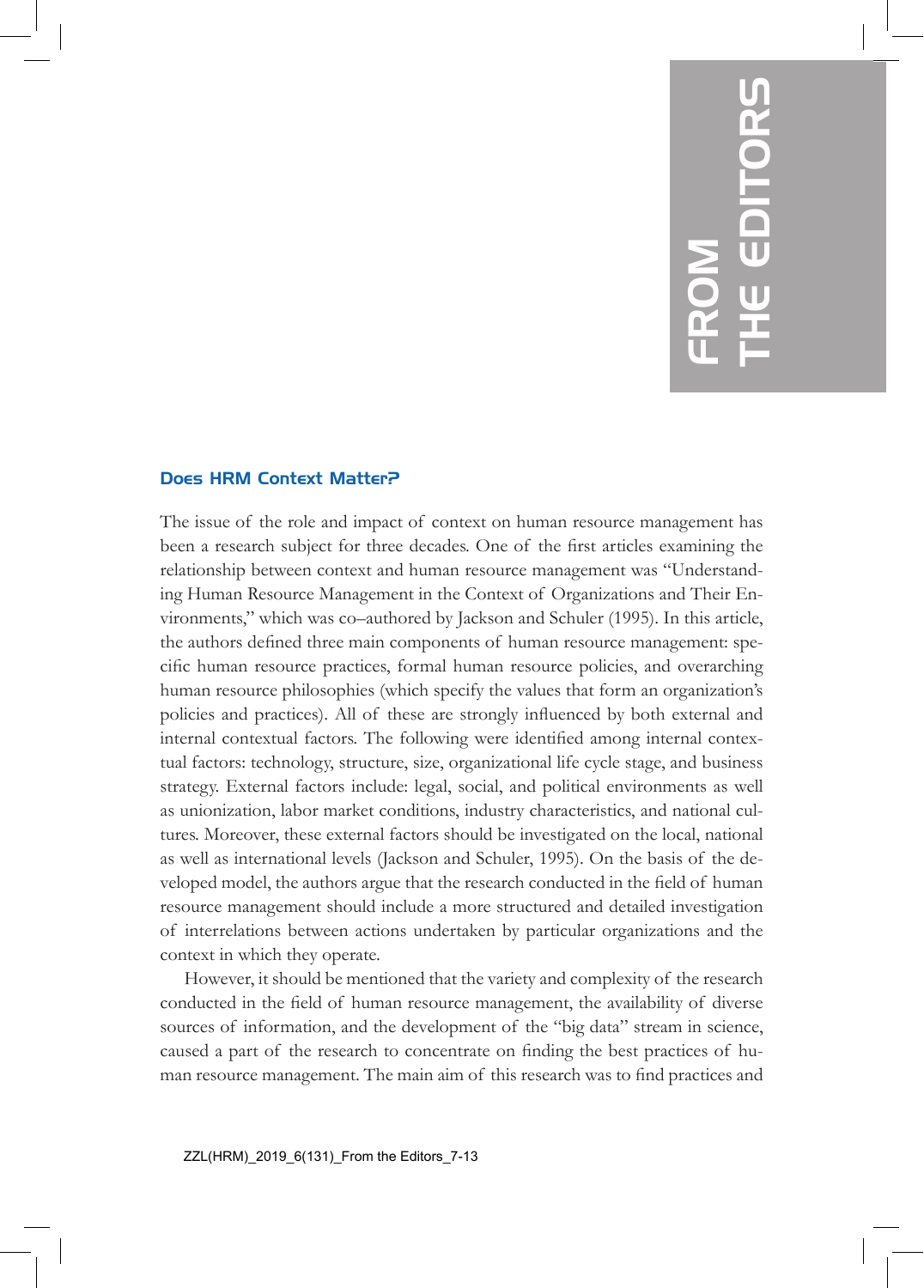solutions that could be applied in organizations operating in diverse contexts. This research was conducted within the "universalistic approach," according to which, by analyzing a sufficient amount of data, the best practices applicable to the majority of organizations and contexts that can bring about an expected level of effectiveness can be defined (Child, Faulkner, and Pitkethley, 2001; Beer, Boselie, and Brewster, 2015).

In opposition, the "situational approach" was developed. It assumes that it is impossible to define common and generally applicable human resource management practices and standards as every organization is an open system and is influenced by a set of diverse factors. Thus, in this approach context is of major significance. In research conducted in line with the situational approach, of greatest importance was the precise defining of factors that may influence the scope and specificity of actions undertaken in human resource management. Additionally, in recently published articles, various groups of stakeholders seem to have a significant impact upon implemented human resource management practices and policies. An example of such an approach is presented in articles authored by Farndale and Paauwe (Pauwee and Farndale, 2017; Farndale and Paauwe, 2018). In their model, both external and internal factors are included. However, they also discuss the impact of the expectations of diverse groups of stakeholders. In this model contextual factors are divided into five groups: (1) competitive mechanisms (that encapsulate how a firm positions itself in the marketplace based on its products or services, competitors on the market, and technology); (2) institutional mechanisms (based on prevailing social, political, cultural, legal, and regulatory aspects of the environment in which the firm operates); (3) heritage mechanisms (including outcomes of past strategic choices interacting with the organizational structure and culture); (4) organizational capabilities (efficiency, effectiveness, flexibility, quality, innovation, and speed); and (5) legitimacy (legislative compliance, fairness with regard to work, time, money, know–how, and participation). All these factors create a landscape that shapes human resource management policies and practices. However, the outcomes of the application of particular activities should be evaluated through the lens of firm effectiveness, employee well–being, and societal well–being.

The differences between the *universalistic* and *situational approaches* can be narrowed down to finding the answer to the question of whether the "best practice" or "best fit" approach is more beneficial for organizations (Veld, 2017), or whether one should concentrate on divergent or convergent processes (Goderham, Morley, Brewster, and Mayrhofer, 2004; Brewster and Mayrhofer, 2012, Mayrhofer et al., 2019). Nevertheless, on the basis of conducted consideration it can be stated that the context of human resource management is crucial for both theory and practice.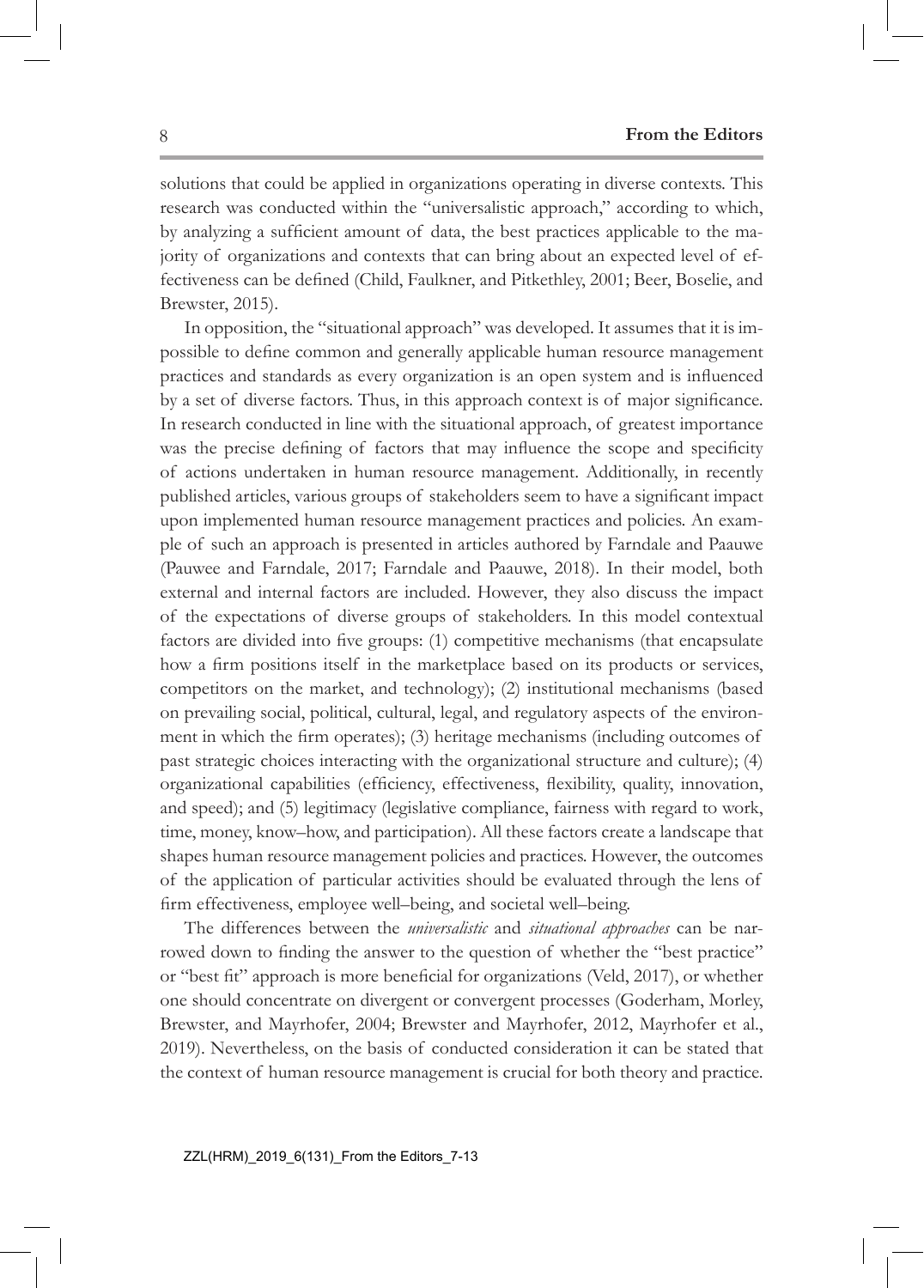As context is specific, not common to every organization, one cannot perceive it as a stable, unchangeable element that does not impact upon organization functioning. Thus, it can be concluded that searching for solutions in the field of human resource management that are the best fit to both the contextual factors and stakeholder expectations is crucial in accomplishing expected organizational goals.

The sixth issue of the *Human Resource Management* (*Zarządzanie Zasobami Ludzkimi*) journal contains scientific articles that refer to various approaches and practices of human resource management where context is perceived as a primary factor impacting upon their shape. The key assumption made, when preparing the concept of this issue, was that human resource management is always determined by a set of both external and internal factors that impact upon particular HR practices (e.g., those referring to employment, remuneration, or employee development) and also define general policies regarding employment issues in organizations (Farnham, 2017). The above–mentioned factors determining the approaches and policies of human resource management do not constitute a finite list. They indicate that investigating and interpreting the actions applied in organizations is very complex and difficult (Markoulli et al., 2017). Thus, this complexity imposes the use of diverse methods and research tools on scientists in their projects, and provides a detailed description of the sample and its context. Moreover, researchers should conduct an in–depth discussion on the level of applicability of research findings in other organizations that operate in different contexts (Madden et al., 2017).

The articles included in this issue, refer to various aspects of the human resource management context. They are aimed at shedding light on both the complexity of the context and the way the context of human resource management can be investigated.

The opening article of this Issue, entitled "**HRM Context in Practice and Scientific Research**" (2019), is authored by Aleksy Pocztowski. The essence of human resource management context and its division are presented in the first part of the text. This is followed by discussions of contextual aspects most often appearing in Polish publications after the year 2000. These include the transformation of the socioeconomic system, internationalization and globalization, the development of the knowledge–based economy and companies, new organizational and legal forms of providing work, diversity in human resources, and the industry–specifics of an organization. On the basis of these considerations, the author draws a conclusion according to which contextual issues are present in research into HRM, but they often constitute only overall background characteristics and are not the focal point of the research. Thus, the context of HRM should merit more attention on the part of scientists and the scope of the research should be expanded to allow for the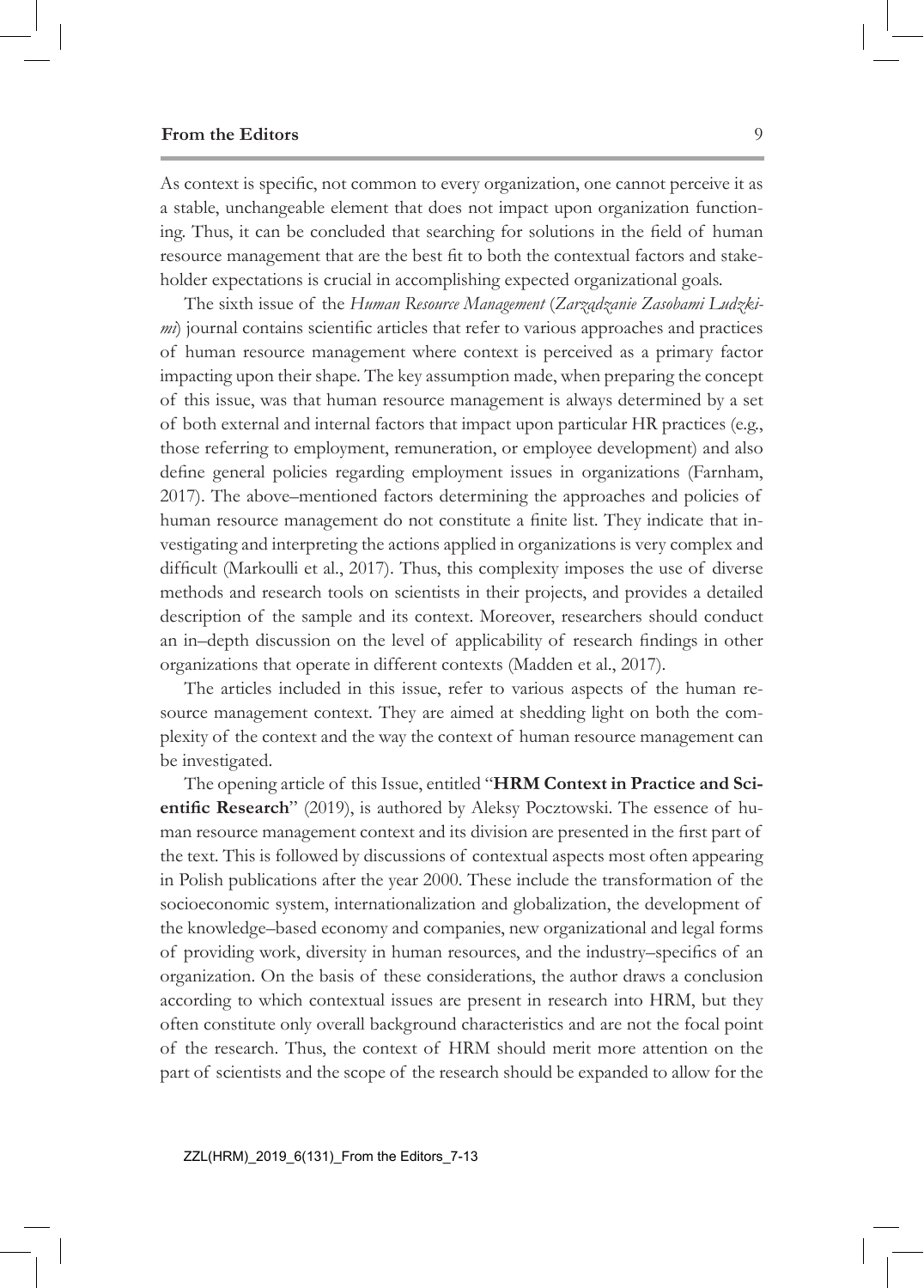analysis of dependencies between contextual factors and the policies and practices of human resource management.

The second article, "**Labor Force Ageing as a Manifestation of Changes in the Demographic Context of HRM**," authored by Bogusława Urbaniak (2019), focuses on demographic factors as one of the key external determinants impacting upon human resource management. The main aim of the paper is to present how the workforce aging process may determine an organization's decisions on employment. The issues raised by the author include the dynamic changes in the structure of the workforce, particularly in the group of immobile workers, who are not willing to migrate or change their occupational profile. Secondary data analysis was used in the article. It was enriched by the results of qualitative research conducted among SME employers who participated in the STAY project, which was conducted between 2016 and 2019, and was cofinanced by the EU funds.

The next article, entitled "**Context of Knowledge–Based Work and HRM in the Narratives of Employees from the KIBS Sector: Discourse Analysis**," authored by Agnieszka Wojtczuk–Turek and Dariusz Turek (2019), analyzes working conditions in organizations operating in the KIBS sector (the knowledge–intensive business services sector). In the research, data obtained through individual interviews as well as from focus groups were used. Key findings show that including customer expectations and focusing on providing customers with expected outcomes create specific working conditions that might be challenging for effective human resource management.

In "**The Context of Managing Inpatriation: Institutional Distance and Relationship between a Foreign Subsidiary and the Headquarters of an MNC**" (2019), Joanna Purgał–Popiela discusses the nature of the relationship between a subsidiary and the head office as well as the way this relationship affects the level and importance of the employee flow between them (including inpatriation). The role of the external, institutional context in setting up cooperation conditions is also analyzed in the article. Based on the research conducted, four scenarios for inpatriation, corresponding to the relationship between subsidiary and the head office to institutional distance, are presented.

The last paper, "**Values Integrating Generations in the Workplace**" by Marta Młokosiewicz, is focused on the issue of multi–generation workforce cooperation in organizations. The importance of the topic stems from the fact that four generations of employees coexist in many organizations. Thus, it is crucial not only to identify differences among them, but above all, similarities, in order to make use of what connects them in overcoming potential difficulties in cooperation. Secondary data analysis, contained in the current literature on the subject and available reports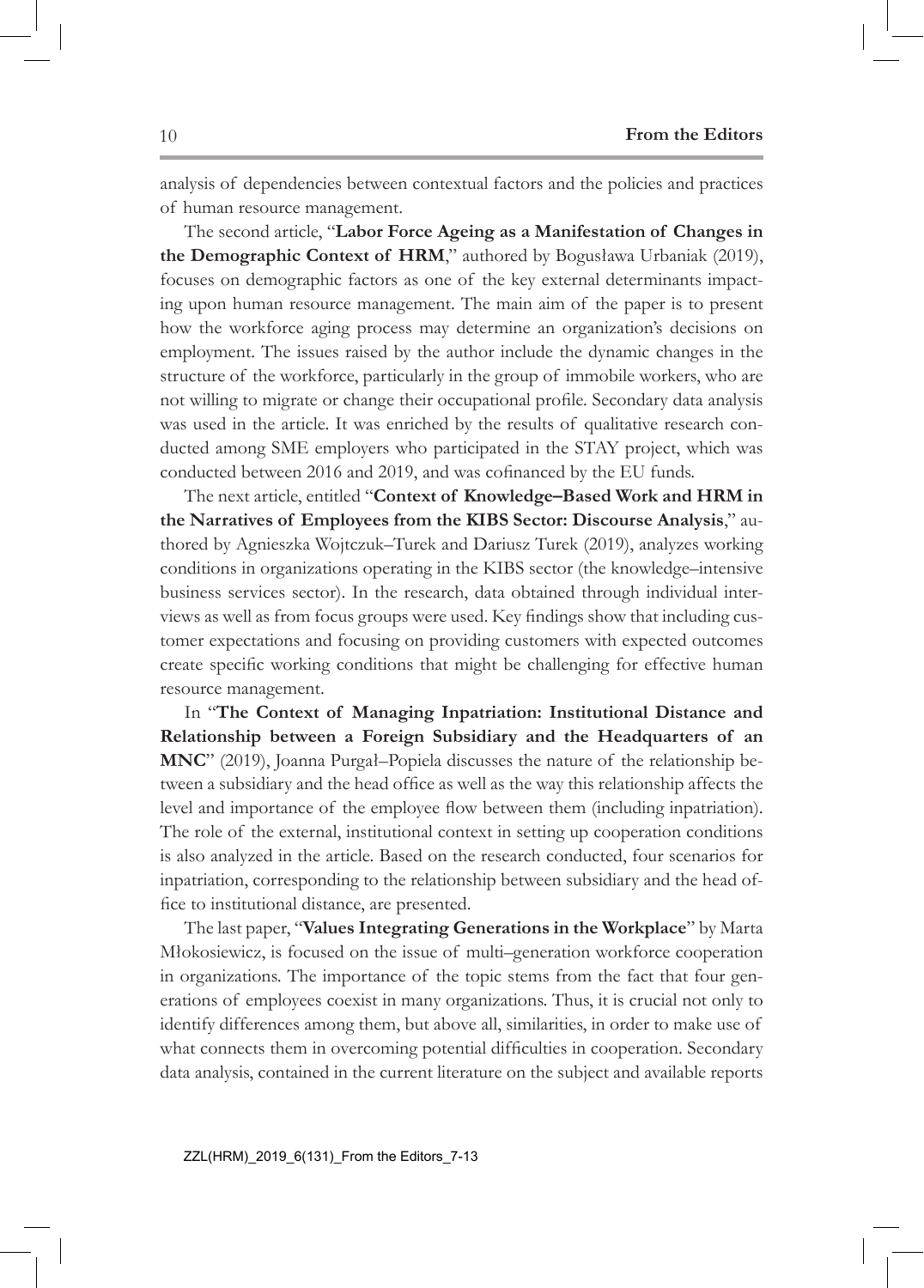## **From the Editors** 11

by consulting companies, was applied in the research. As a result, five categories of values were identified.

In this issue of the journal, a review of the book *Macro Talent Management: A Global Perspective on Managing Talent in Developed Markets*, edited by Vlad Vaiman, Paul Sparrow, Randall Schuler, and David G. Collings, is also included. The main focus of the book is to analyze contextual factors that create conditions for talent management at the national level. In particular chapters, the specificity of political, educational, labor, social and cultural, and economic systems as well as any other factors that determine and shape approaches to talent and talent management are discussed. Thus, the content of the book is of the highest relevance to the issue's main theme.

The above–mentioned articles prove the importance of context in research on human resource management. They cover diversity in practices (employment, creating working conditions, expatriation and inpatriation, and building engagement), external factors (demographic changes, institutional environment, and range of business), internal factors (processes applied and structures) as well as stakeholder expectations (society, generations, customers, and employees). Additionally, a variety of research methods was applied in the articles included in the issue. They encompass statistical analysis, discourse analysis, and interviews and focus groups. Thus, we believe that these articles will be of high value for both the researcher and practitioner who is interested in human resource management.

> *Aleksy Pocztowski (ORCID: 0000–0001–7966–7251) Urban Pauli (ORCID: 0000–0002–0196–451X) Scientific Editors*

## References

Beer M., Boselie P., and Brewster C. (2015), Back to the Future: Implications for the Field of HRM of the Multistakeholder Perspective Proposed 30 Years Ago, *Human Resource Management*, Vol. 54, No. 3., pp. 427–438.

Brewster C. and Mayrhofer W. (2012), Comparative Human Resource Management: An Introduction, in *Handbook of Research on Comparative Human Resource Management*, edited by C. Brewster and W. Mayrhofer, Edward Elgar Publishing, Chelttenham, pp. 1–23.

Child J., Faulkner D., and Pitkethley R. (2001), *The Management of International Acquisition*, Oxford University Press, New York.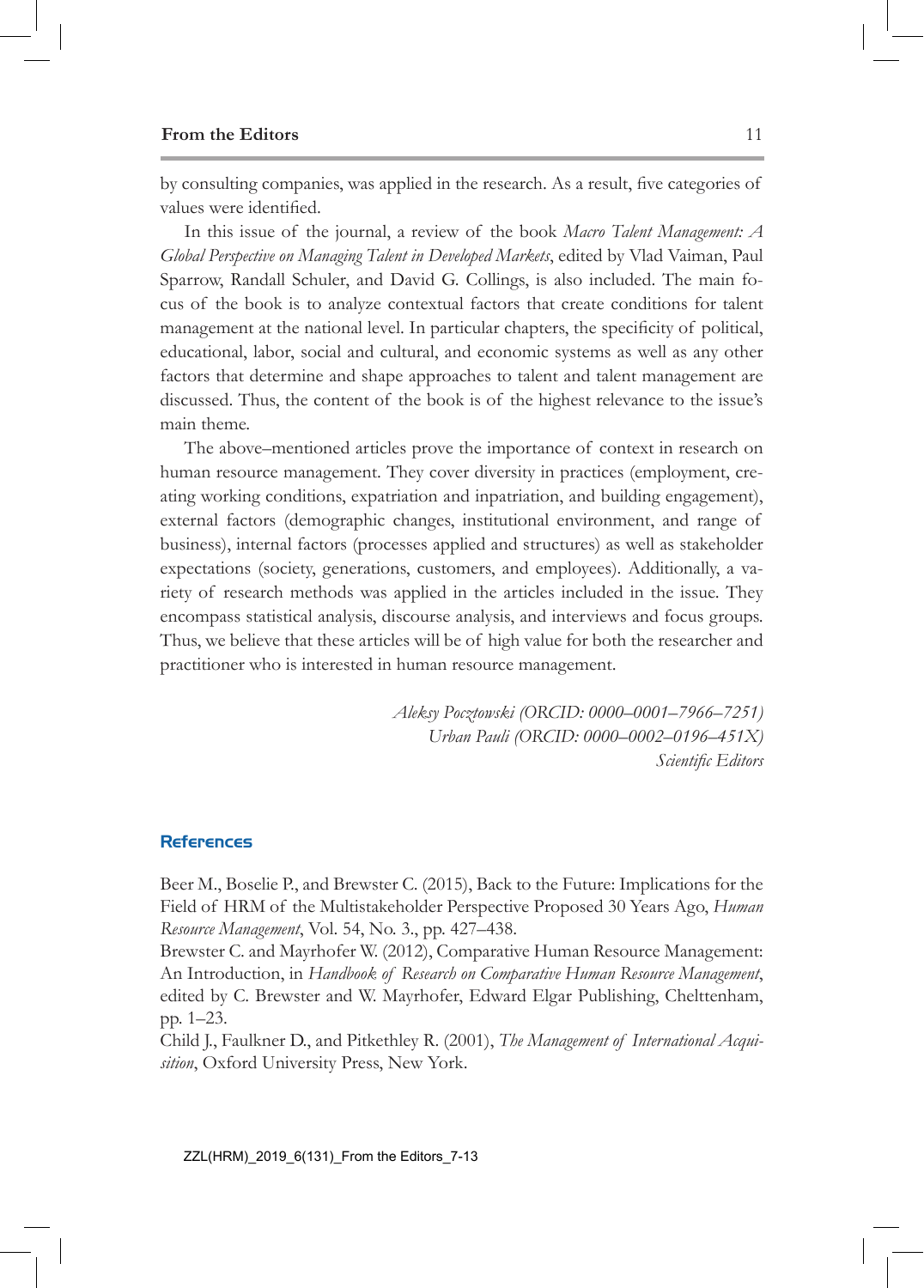Cooke F. L. (2018), Concepts, Context, and Mindsets: Putting Human Resource Management Research in Perspectives, *Human Resource Management Journal*, Vol. 28, No. 1, p. 1013.

Dundon T. and Rafferty A. (2018), The (Potential) Demise of HRM? *Human Resource Management Journal*, pp. 1–15.

Farndale E. and Paauwe J. (2018), SHRM and Context: Why Firms Want to Be as Different as Legitimately Possible, *Journal of Organizational Effectiveness: People and Performance*, Vol. 5, No. 3, pp. 202-210

Farnham D. (2017), Context, in *Encyclopedia of Human Resource Management*, edited by A. Wilkinson and S. Johnstone, Edward Elgar Publishing, Cheltenham, U.K., Northampton, Massachusetts, U.S.A., pp. 69–72.

Gooderham P., Morley M., Brewster C., and Mayrhofer W. (2004), Human Resource Management: A Universal Concept? in *Human Resource Management in Europe*, Elsevier Butterworth–Heinemann, Oxford, pp. 3–25.

Jackson S. and Schuler R. S. (1995), Understanding Human Resource Management in the Context of Organizations and Their Environments, *Annual Review of Psychology*, Vol. 46, pp 237–264.

Madden A., Bailey C., Alfes K., and Fletcher L. (2017), Using Narrative Evidence Synthesis in HRM Research: An Overview of the Method, Its Application, and the Lessons Learned, *Human Resource Management*, pp. 1–17, «https://doi. org/10.1002/ hrm.21858».

Markoulli M., Lee C. I. S. G., Byington E., and Felpse W. A. (2017), Mapping Human Resource Management: Reviewing the Field and Charting Future Directions, *Human Resource Management Review*, No. 27, pp. 367–396.

Mayrhofer W., Gooderham P. N., and Brewster C. (2019), Context and HRM: Theory, Evidence and Proposals, *International Studies of Management & Organization*, Vol. 49, No. 4, pp. 355–371.

Młokosiewicz M. (2019), Values Integrating Generations in the Workplace, *Human Resource Management* (*Zarządzanie Zasobami Ludzkimi*), No. 6 (131).

Paauwe J. and Farndale E. (2017), *Strategy, HRM and Performance: A Contextual Approach*, 2nd Edition, Oxford University Press, Oxford.

Pocztowski A. (2019), HRM Context in Practice and Scientific Research, *Human Resource Management* (*Zarządzanie Zasobami Ludzkimi*), No. 6 (131).

Purgał–Popiela J. (2019), The Context of Managing Inpatriation: Institutional Distance and Relationship between a Foreign Subsidiary and the Headquarters of an MNC, *Human Resource Management* (*Zarządzanie Zasobami Ludzkimi*), No. 6 (131).

Ralston D. A. (2008), The Crossvergence Perspective: Reflections and Projections, *Journal of International Business Studies*, Vol. 39, Issue 1.

Stor M. (2011), *Strategiczne międzynarodowe zarządzanie zasobami ludzkimi* [Strategic international human resource management], Wrocław University of Economics Press, Wrocław.